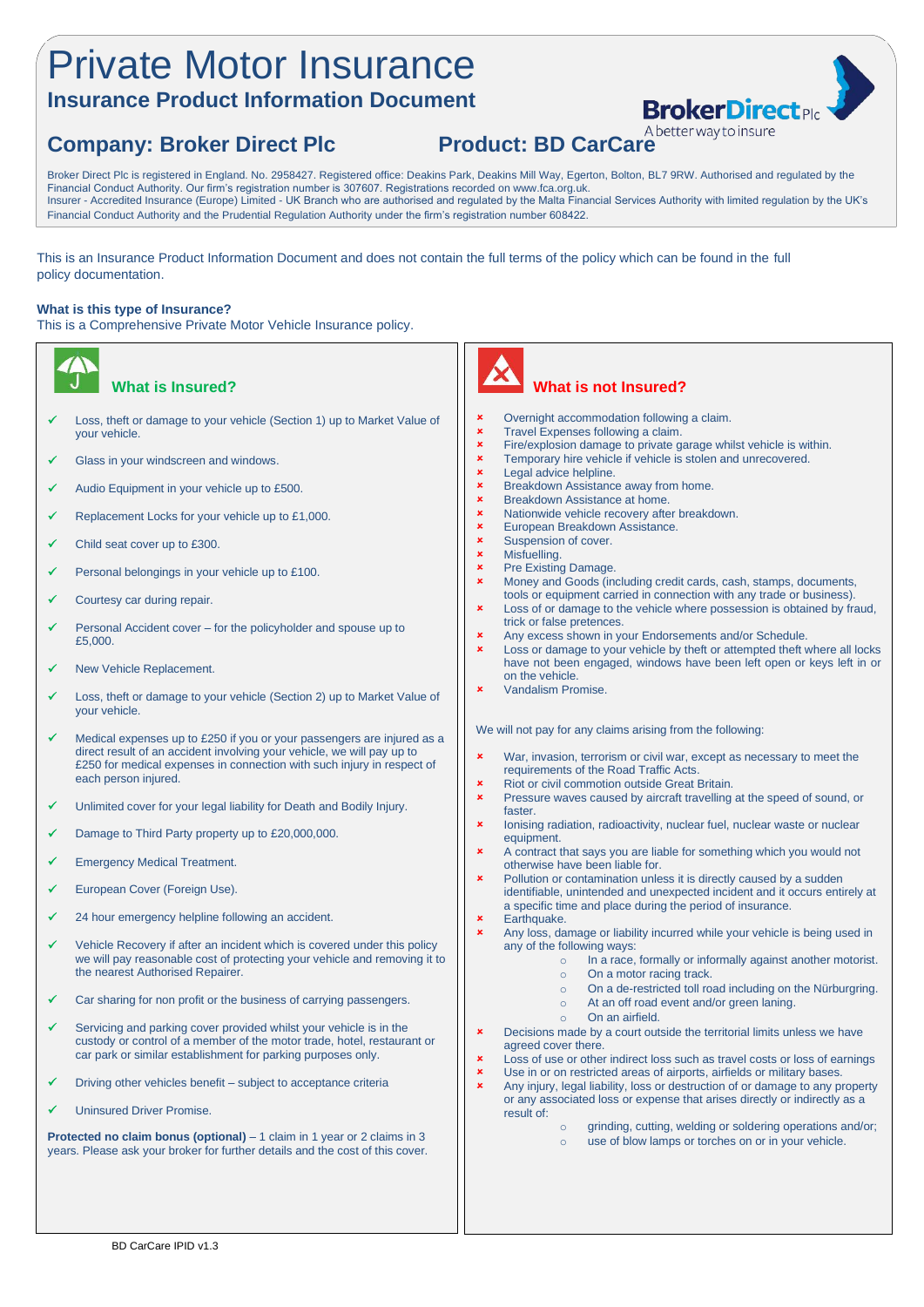#### **Are there any restrictions on cover?**

- For claims under Section 1 and/or 2 of your policy, If your vehicle is repairable as a result of damage sustained that is covered by this policy and the repairer chosen by you is not one of our Authorised Repairers, then an additional excess will apply. This excess will apply in addition to any other excesses and is indicated on your policy endorsements.
- Extension of your policy cover for European Cover (Foreign Use) is limited to a maximum of 45 days and your main permanent home is in the UK.
- ! Courtesy car is only available during repair to your vehicle following an insured accident, when using an Approved Repairer.
- ! The audio equipment limit specified is only for non manufacturer equipment that is permanently installed.
- ! We will at our option make a payment of cash or repair or reinstate or replace parts, following loss of or damage to the vehicle.
- If a tracking device is required (indicated by policy endorsement), or, you declare that your vehicle is fitted with an approved tracking/satellite device, we will not supply cover under Section 2 of your policy in respect of Theft or Attempted Theft unless a copy of the installation certificate is sent to us on submission of a claim, the device was activated at the time of the loss, all subscriptions are paid and up to date, and, the tracking/satellite device is notified within four hours of the discovery of the loss.

#### **Where am I covered?**

British Isles and any member country of the European Union, Iceland, Norway, Switzerland and Serbia (please refer to your policy documentation for any restrictions and exclusions that apply).



#### **What are my obligations?**

- You must provide honest, accurate and complete information to us or your insurance broker as required.
- You must tell us immediately about any changes such as, but not limited to, change of drivers, change of vehicle or modifications to the vehicle, criminal or motoring convictions, change of occupation or where the vehicle will be kept. If you have given us inaccurate information this can affect your policy in one or more of the following ways (please refer to the General Terms and Conditions in your Policy Wording for full details):
	- o We can charge you the appropriate additional premium;
	- o If a claim has been intimated, we may adopt a proportional approach to settle the claim;
	- o Void the policy back to it's inception as if it never existed and repay the premiums paid and seek to recover from you any money paid towards any claims received including costs or expenses we have incurred;
		- If we would have applied different terms to your policy, we can treat your policy as if those different terms apply.
- You must advise of any incident which may result in a claim as soon as possible by contacting our Claimline and send us immediately any writ, summons, letter or communication which you receive in connection with any incident.
- You must not admit to, negotiate on, promise to pay or refuse any claim unless you have written permission from us.
- Your vehicle must be kept in a roadworthy and good condition.
- You must pay your premium.
- Pay any excess applicable as per your Policy Schedule and Endorsements
- If your vehicle is a convertible, any property must be locked in a boot or glove compartment.
- Any person driving the vehicle must have your permission to do so and have the appropriate Insurance cover and relevant driving license in place to do so.
- You must ensure that the vehicle is locked when it is unattended by you or any drivers permitted to drive the vehicle.
- You must fulfil your obligations and comply with all terms and conditions, as far as possible; otherwise we may not be able to deal with your claim.



#### **When and how do I pay?**

• You pay your broker, this may be a one off payment or your broker may be able to arrange credit facilities if required.



#### **When does the cover start and end?**

• Your policy covers you for 12 months from the date you request your policy to be started. This date will be shown within your Policy Schedule.



**Cancellation Rights (cooling off period):** If you decide that you do not want to accept the policy (or any subsequent renewal of the policy by us), please contact your insurance broker using the details provided on the covering letter within 14 days of receiving the policy documentation (or for renewals, within 14 days or your policy renewal date). We will only charge you on a pro rata basis for the time we have been on cover subject to a minimum premium of £35 (plus) insurance premium tax). The balance of the premium will be returned to you, but there will be no refund where you are cancelling the policy following a claim in the period of insurance.

**Cancelling your Policy after 14 days:** You may be entitled to a refund of premium providing no claim has been made during the current period of insurance. This will be calculated on a proportionate basis and include a deduction of £35 to cover administrative costs of processing the insurance. These charges will be subject to Insurance Premium Tax where applicable.

In any of the above cancellation circumstances, you may also be charged a fee by your insurance broker for the cancellation of your insurance.

Insurer: Accredited Insurance (Europe) Limited - UK Branch (UK Company Number: BR021362; FRN:608422) is the UK Branch of Accredited Insurance (Europe) Limited which is incorporated in Malta (Company number: C59505) with limited liability and with its Registered Office and principal place of business at Development House, St Anne Street, Floriana, FRN 9010 Malta. Accredited Insurance (Europe) Limited is licensed in accordance with the Insurance Business Act, 1998 (Chapter 403, Laws of Malta) to carry out insurance and reinsurance business, and together with its UK Branch, is subject to limited regulation by the UK's Financial Conduct Authority and the Prudential Regulation Authority Administered by: Broker Direct Plc is registered in England. No. 2958427. Registered Office: Deakins Park, Deakins Mill Way, Egerton, Bolton BL7 9RW. Authorised and regulated by the Financial Conduct Authority. Our firm's reference number is 307607. Registrations recorded o[n www.fca.org.uk.](http://www.fca.org.uk/)